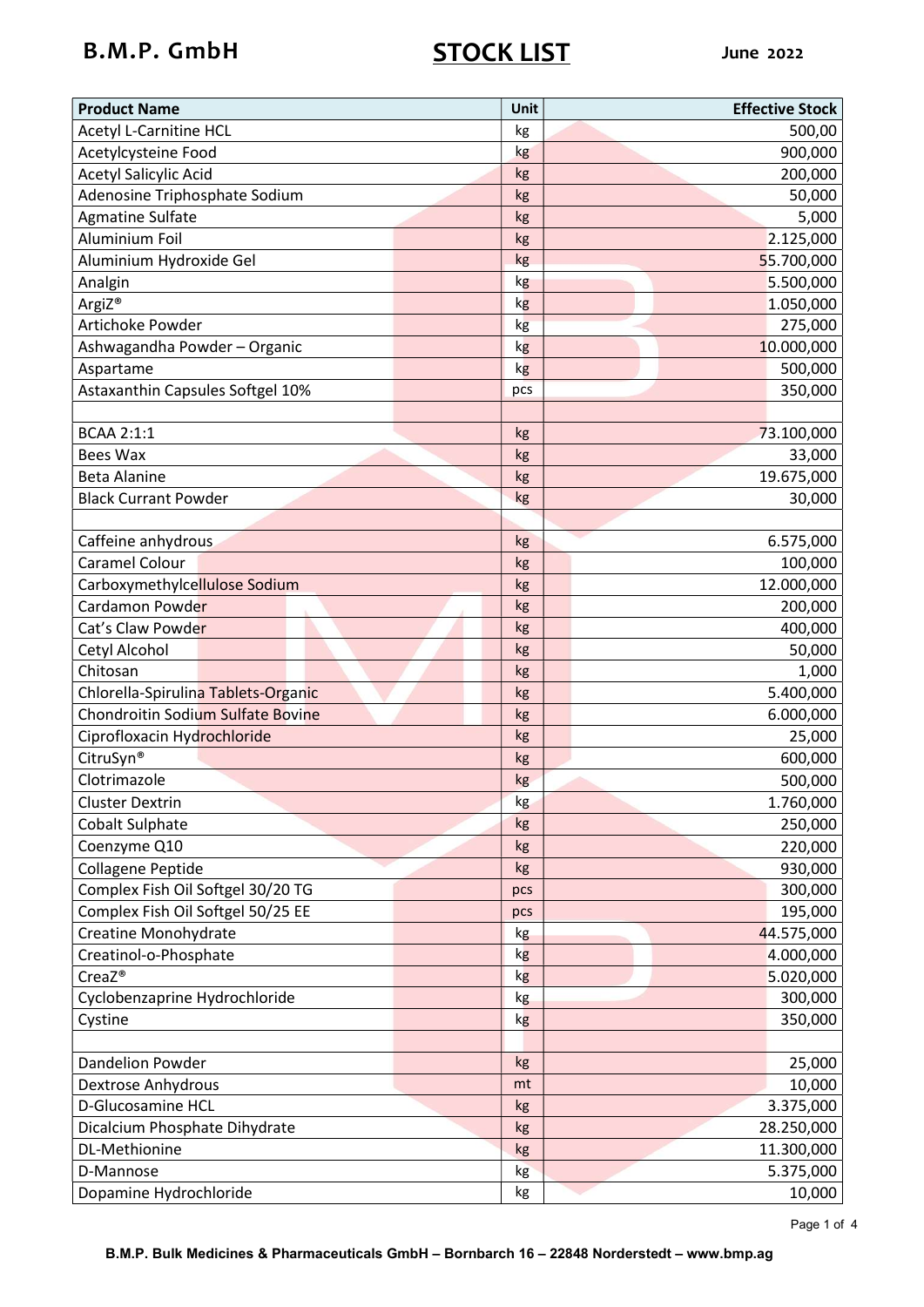# B.M.P. GmbH STOCK LIST June 2022

| <b>Product Name</b>                     | Unit | <b>Effective Stock</b> |
|-----------------------------------------|------|------------------------|
| <b>EAA Instant</b>                      | kg   | 220.000,000            |
| <b>Ethyl Ferulate</b>                   | kg   | 2.475,000              |
| <b>Ethyl Ferulate COS</b>               | kg   | 100,000                |
| Extr. Acai Berry                        | kg   | 425,000                |
| Extr. Agaricus Blazei Murill            | kg   | 120,000                |
| Extr. Artichoke                         | kg   | 25.000                 |
| Extr. Broccoli                          | kg   | 2.000,000              |
| Extr. Cissus Quadrangularis             | kg   | 50,000                 |
| Extr. Citrus Aurantium                  | kg   | 500,000                |
| Extr. Cordyceps sinensis                | kg   | 120,000                |
| Extr. Coriolus Versicolor               | kg   | 120,000                |
| Extr. Curcumine                         | kg   | 425,000                |
| Extr. Dandelion Root                    | kg   | 25,000                 |
| Extr. Devil's Claw (Leaves)             | kg   | 60,000                 |
| Extr. Ginkgo Biloba                     | kg   | 425,000                |
| Extr. Ginseng                           | kg   | 14.625,000             |
| Extr. Grape Seed                        | kg   | 1.450,000              |
| Extr. Green Tea                         | kg   | 1.000,000              |
| Extr. Guarana                           | kg   | 1.500,000              |
| Extr. Lavender                          | kg   | 25,000                 |
| Extr. Maca Root                         | kg   | 2,000                  |
| Extr. Nettle                            | kg   | 25,000                 |
| <b>Extr. Passion Flower</b>             | kg   | 1.000,000              |
| Extr. Pinus Pinaster (Bark)             | kg   | 500,000                |
| Extr. Pumpkin Seed                      | kg   | 300,000                |
| Extr. Reishi Mushroom                   | kg   | 240,000                |
| Extr. Rhodiola                          | kg   | 501,000                |
| Extr. Stevia                            | kg   | 1.000,000              |
| Extr. Tamarind                          | kg   | 25,000                 |
|                                         |      |                        |
| Fish Oil Capsules Softgel 18/12 TG      | pcs  | 9.804,000              |
| Fish Oil Capsules Softgel 40/30 TG      | pcs  | 44.118,000             |
| Fish Oil Capsules Softgel 50/25 TG      | pcs  | 16.556,000             |
| Fish Oil Softgel 400/300 TG + Vitamin E | pcs  | 600,000                |
| Fructooligosaccharide Powder            | Kg   | 104.000,000            |
|                                         |      |                        |
| Gamma Aminobutyric Acid                 | kg   | 450,000                |
| Gemfibrozil                             | kg   | 650,000                |
| Gingko Biloba Powder                    | kg   | 500,000                |
| Glucosamine Sulfate Potassium Chloride  | kg   | 11.750,000             |
| Glutapep <sup>®</sup>                   | kg   | 180,000                |
| Glutathione                             | kg   | 685,000                |
| Glycerine                               | kg   | 10.00,000              |
| Glycopump                               | kg   | 50,700                 |
| Guaranatu® 10%                          | kg   | 800,000                |
|                                         |      |                        |
| Hyaluronic Acid Sodium                  | kg   | 3.710,000              |
| <b>Hydrogenated Castor Oil</b>          | kg   | 40,000                 |
| Hydroxypropopyl Methyl Cellulose        | mt   | 1,000                  |
| Hydroxyzine HCL                         | kg   | 80,000                 |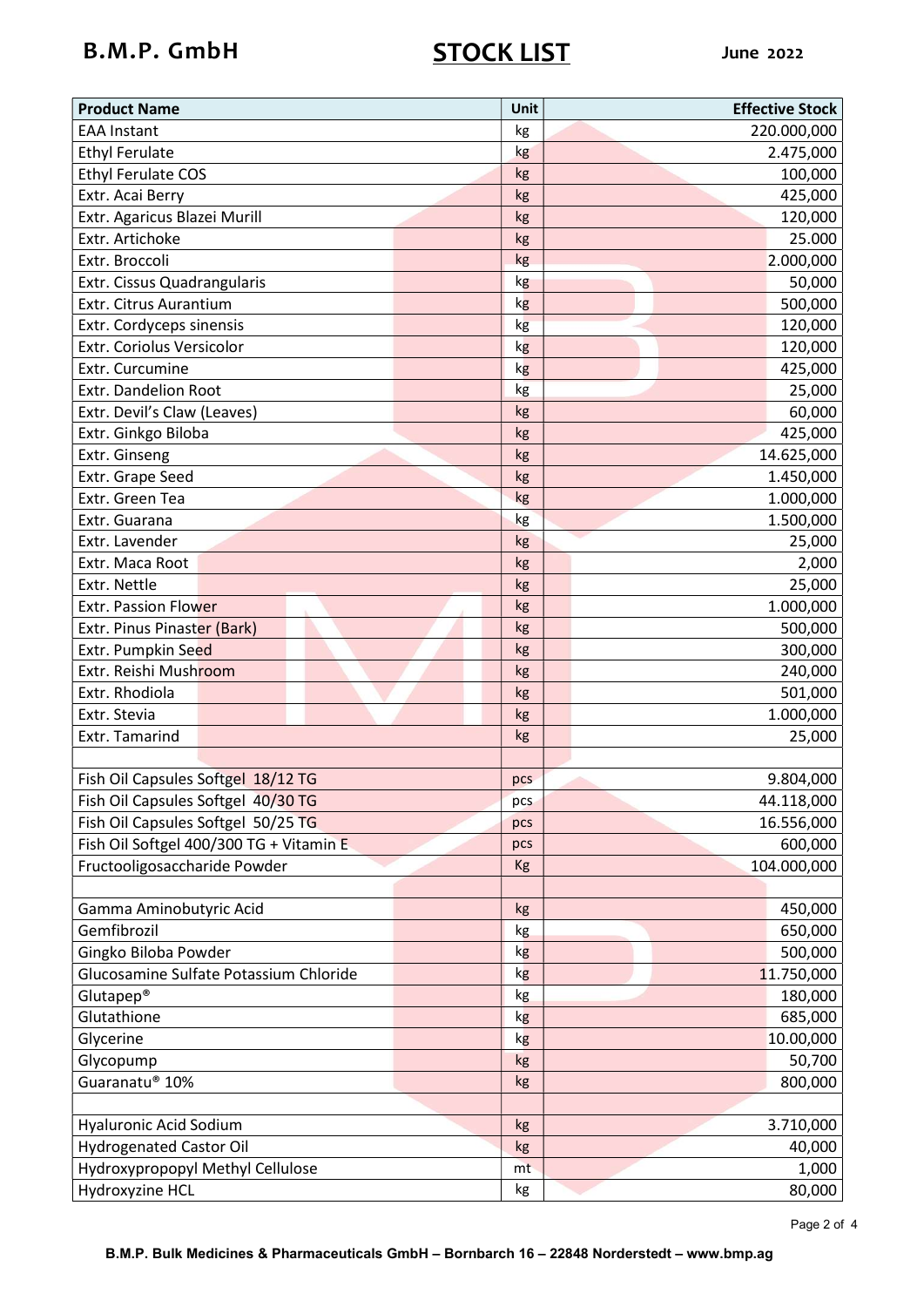# B.M.P. GmbH STOCK LIST June 2022

| <b>Product Name</b>                   | Unit | <b>Effective Stock</b> |
|---------------------------------------|------|------------------------|
| Ibuprofen                             | kg   | 4.000,000              |
| <b>IMP</b>                            | kg   | 7.500,000              |
| Inosine                               | kg   | 94.420,000             |
|                                       |      |                        |
| Kelp Powder                           | kg   | 500,000                |
| Ketamine Hydrochloride                | kg   | 700,000                |
| Kuchacore <sup>®</sup>                | kg   | 40,000                 |
|                                       |      |                        |
| Lactase                               | kg   | 4.000,000              |
| Lactulose                             | kg   | 95.760,000             |
| L-Alanine                             | kg   | 9.000,000              |
| L-Arginine alpha-Ketoglutarate        | kg   | 10.000,000             |
| L-Arginine HCL                        | kg   | 7.060,000              |
| L-Carnitine L-Tartrate                | kg   | 1.300,000              |
| L-Carnosine                           | kg   | 200,000                |
| L-Choline Bitartrate                  | kg   | 5.425,000              |
| L-Citrulline DL-Malate                | kg   | 68.385,000             |
| Levamisole Phosphate                  | kg   | 400,000                |
| L-Glutamine                           | kg   | 11.250,000             |
| Lipocholine <sup>®</sup>              | kg   | 2.523,800              |
| L-Isoleucine                          | kg   | 1.875,000              |
| L-Leucine                             | kg   | 5.275,000              |
| L-Lysine HCL                          | kg   | 5.095,000              |
| L-Methionine                          | kg   | 5.125,000              |
| L-Ornithine Monohydrochloride         | kg   | 2.550,000              |
| L-Phenylalanine                       | kg   | 25,000                 |
| L-Threonine                           | kg   | 3.100,000              |
| L-Tryptophan                          | kg   | 1.775,000              |
| L-Tyrosine                            | kg   | 3.800,000              |
| L-Valine                              | kg   | 8.000,000              |
|                                       |      |                        |
| Maca Powder                           | kg   | 300,000                |
| Magnesium Citrate                     | kg   | 2.000,000              |
| Magnesium Hydroxide                   | kg   | 8.000,000              |
| <b>Magnesium Stearate</b>             | kg   | 3.200,000              |
| Magnesium Sulphate Heptahydrate       | kg   | 7.000,000              |
| Magnesium Trisilicate Heavy           | kg   | 1.040,000              |
| Mannitol - Food                       | kg   | 900,000                |
| Metformin HCL                         | kg   | 200,000                |
| Methotrexate                          | kg   | 9,000                  |
| Methyl Sulfonyl Methane               | kg   | 50.150,000             |
| Morphine Hemisulfate Pentahemihydrate | g    | 3.001,000              |
|                                       |      |                        |
| N-Acetyl-l-Tyrosine                   | kg   | 500,000                |
| Neohesperidin Dihydrochalcone         | kg   | 2,000                  |
| Neuro Teyanin <sup>®</sup> 60%        | kg   | 500,000                |
|                                       |      |                        |
| Ofloxacin                             | kg   | 25,000                 |
|                                       |      |                        |
| Passion Flower Powder                 | kg   | 100,000                |